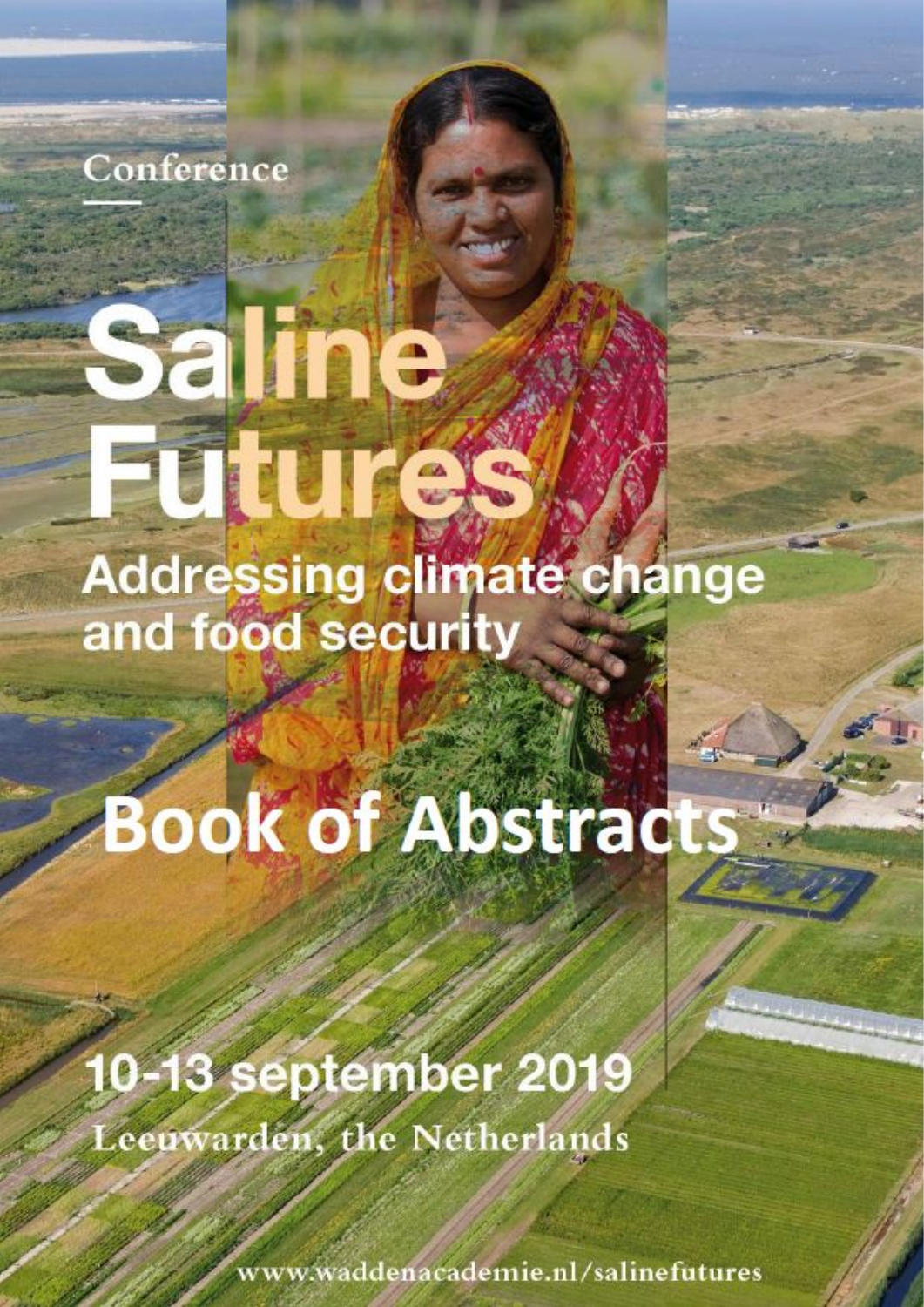Sindhura, K., Prasad, T. N. V. K. V., Selvam, P. O. and Hussain, M., 2014, Synthesis, characterization and evaluation of effect of phytogenic zinc nanoparticles on soil exo-enzymes. *Appl. Nanosci*., 4: 819-827.

K. Harish Kumar, Doctoral degree: In Agricultural Microbiology (Persuing), Research Problem: Development of Cobalamin rich product, Propionibacterium spp., Master's research: Evaluation of microbially synthesized zinc nanoparticles, on Growth and yield of Maize (*Zea mays* L.) Bachelors: Bachelor of Science in Agriculture

### 60.Building small farmers' capacities on climate-resilience farming in saline affected regions of Haryana, India - Pawan Kumar

#### **Building small farmers' capacities on climate-resilience farming in saline affected regions of Haryana, India**

Pawan Kumar, Director Agricultural Development, S M Sehgal Foundation, India

#### [pawan.kumar@smsfoundation.org](mailto:pawan.kumar@smsfoundation.org)

India, Saline crops, Wheat, Mustard, Broccoli, Beetroot, Small farmers

#### **Introduction**

Soil and water salinity is one of the major constraints in sustainable food production in many parts of the world's , affecting 20% of cultivated land, and 33% of irrigated land6. In India alone, the area under saltaffected soils is about 6.73 million ha. The five states together accounting for almost 75% of saline and sodic soils in the country. The area under salt-affected soils in country would almost triple to 20 million ha by 2050

S M Sehgal Foundation (SMSF), a NGO's works with small farmers in Nuh district, Haryana. Agriculture is the mainstay of livelihoods and 75% of the district area has saline ground water. Tube wells is used mostly for flood irrigation. The skewed application of fertilizers, flood irrigation and high evapotranspiration rate further increases soil salinity resulting low farm productivity.

#### **Study Conducted**

With the objective to analyze the effect of saline water irrigation on yields of salt-tolerant crops, the study was conducted in three blocks7 of Nuh district,8 engaging 78 farmers from 13 salt-affected villages.

The field demonstrations of salt tolerant varieties KRL 10 for Wheat (cereal), Saki F1 for broccoli, Indum Ruby Queen for beetroot (vegetables) and CS 58 for mustard (oil crop) done at farmers' fields. The oneacre plot area is considered for this study.

Soil samples were collected from each farmer's field before planting. Two water samples were collected during the crop season. Direct seed sowing was done for wheat, mustard and beetroot, whereas broccoli grown with transplanted seedlings. The minimum and maximum salinity of irrigation water varied from 0.97 to 4.158dS/m for broccoli, 2.178 to 6.922dS/m for beetroot, 0.97 to 7.946dS/m for mustard and 2.882 to 7.946dS/m for wheat. Soil EC varied from 0.15 to 4.29 dS/m with pH between 6.5 to 8.8.

For economic viability analysis gross benefit calculated for each crop. Comparative benefit analysis of broccoli and beetroot done with salt tolerant wheat (STW) and salt tolerant mustard (STM). Similarly, the gross benefit received from STW and STM compared with salt intolerant wheat (SITW) and mustard (SITM).

**<sup>.</sup>** <sup>6</sup> Pooja Srivastava, Rajesh Kumar: Soil salinity: A serious environmental issue and plant growth promoting bacteria as one of the tools for its

[alleviation.](https://www.ncbi.nlm.nih.gov/pmc/articles/PMC4336437/) Saudi J Biol Sci. 2015 Mar; 22(2): 123–131. Published online 2014 Dec 9. doi: 10.1016/j.sjbs.2014.12.001 **EXECUTE IS CONSIDENTED FOR A DISTRICT SUBDIVISION** TO THE PURPOSE OF RURAL DEVELOPMENT And panchayati raj institutes.

<sup>&</sup>lt;sup>8</sup> A district (zilā) is an administrative division of an Indian state or territory.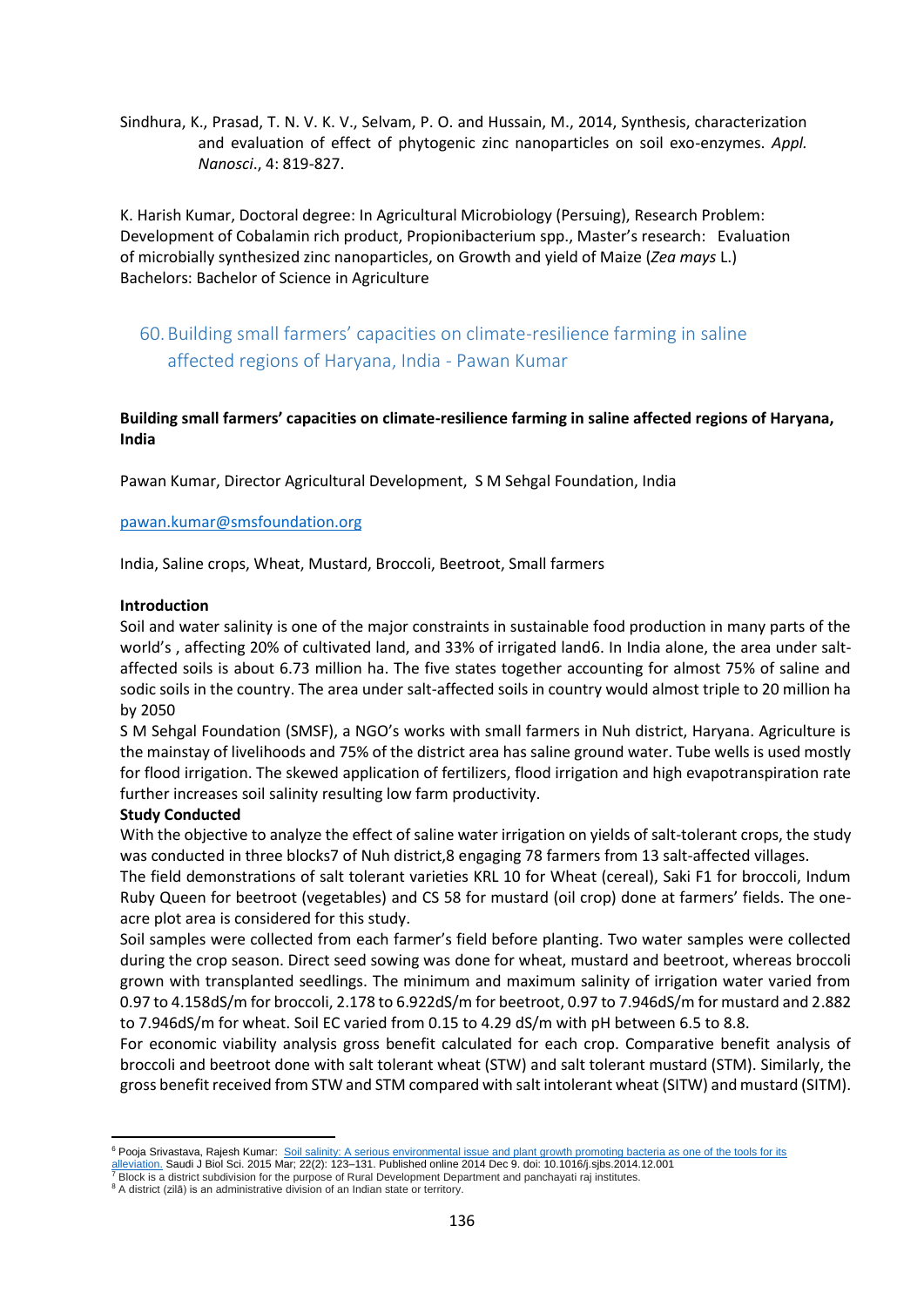All four crops are grown in winter season, therefore, the comparative study helps farmers to make decision on the selection of crop and area under each crop.

#### **Results and Discussions**

The results showed that yield reduced with increase in water salinity, though no set trend was observed between salinity and yield. Figures below show impacts of saline water irrigation on yield of different crops.



| Crop     | Increase in Salinity (dS/m) | <b>Yield Reduction</b> |
|----------|-----------------------------|------------------------|
|          |                             | MT /acre               |
| Broccoli | 3.19                        | $-1.81$                |
| Beetroot | 4.74                        | $-1.10$                |
| Mustard  | 6.98                        | $-0.87$                |
| Wheat    | 5.06                        | $-0.81$                |

Among all, broccoli is most sensitive to salinity and yield reduces up to 1.81 MT/ acre with increase of 3.19 dS/m water salinity, whereas wheat is least affected with salinity and yield is decreased only 0.81 MT/ acre with increase in salinity from 2.88 to 7.94. Wheat crop is more salt tolerant than mustard because it requires 5-6 irrigations. Mustard needs one irrigation only.

The economic benefit analysis shows broccoli more profitable than all other crops, which provides highest income of INR 107,292 per acre compared with INR 72,400, INR 41,634 and INR 40,646 received respectively from beetroot, mustard and wheat. Moreover, broccoli also resulted higher returns of 61.83% (INR 66,342) and 62.16% (INR 66,692) over STW and STM respectively, whereas beetroot resulted 43.44% (INR 31,450) and 43.92% (INR 31,800) higher returns per acre over STW and STM. Although, STW and STM gave 6.20% (INR 2431) and 7.53% (INR 2847) higher return per acre against local salt-intolerant varieties. **Conclusions** 

Broccoli and beetroot are more profitable crops can be grown between 2.178 to 6.92 dS/m irrigation water salinity, whereas wheat and mustard well adopted to high salinity and can withstand up to salinity of 7.946